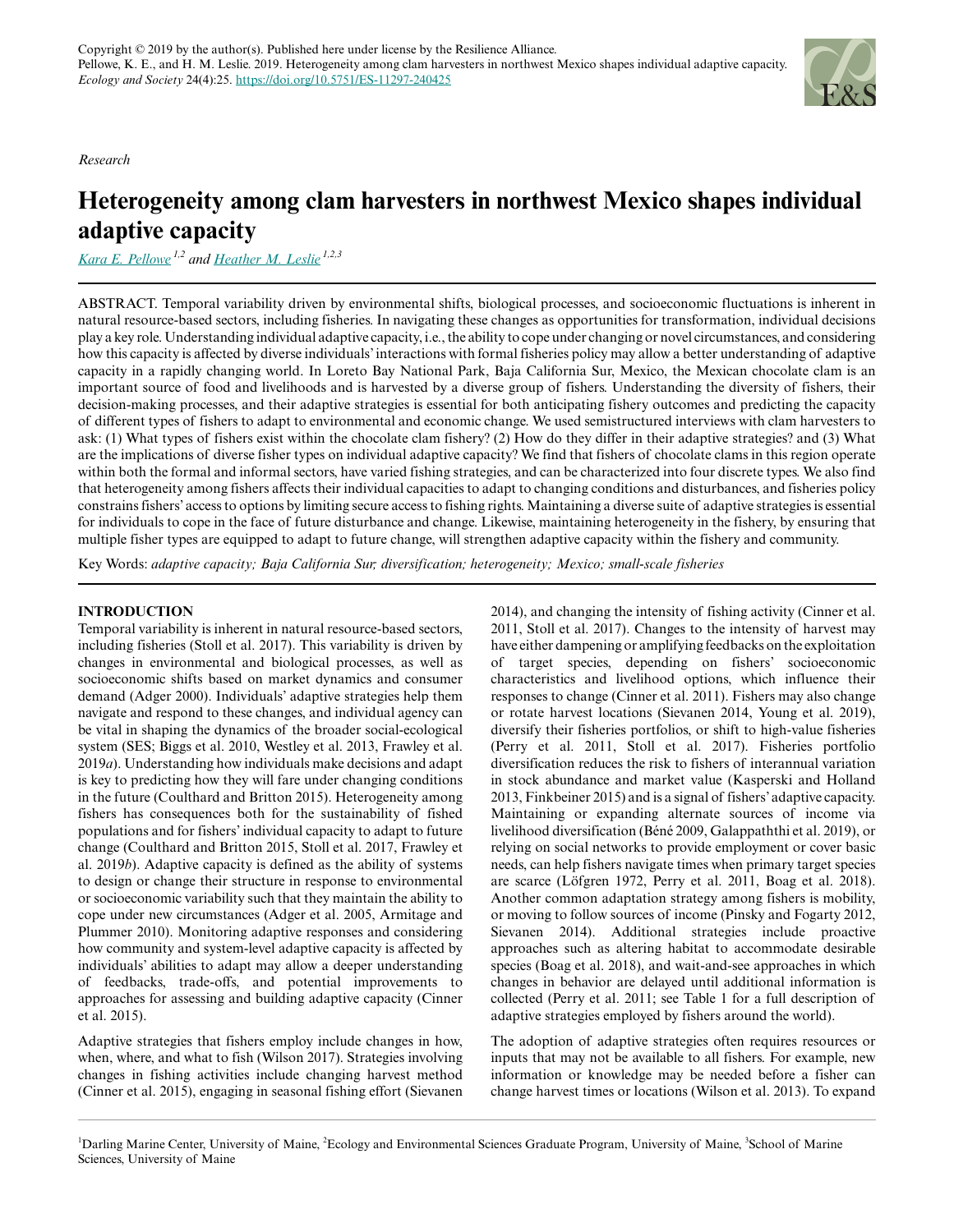**Table 1.** Examples of adaptive strategies employed by small-scale fishers globally. Adaptive strategies often require financial and informational inputs from the fishers who employ them. Financial inputs require financial capital to purchase equipment such as boats, other motor vehicles, and fishing gear. Informational inputs include new knowledge and skills.

| Type of adaptive strategy                                   | Input required | Strategy                         | Reference                                |  |
|-------------------------------------------------------------|----------------|----------------------------------|------------------------------------------|--|
| How to fish                                                 | Financial      | Multiple harvest methods         | Cinner et al. $(2015)$                   |  |
| When to fish                                                | Informational  | Seasonal fishing effort          | Sievanen (2014)                          |  |
| Where to fish                                               | Informational  | Rotate harvest location          | Sievanen (2014)                          |  |
| What to fish                                                | Financial      | Fisheries portfolio diversity    | Perry et al. (2011), Stoll et al. (2017) |  |
| How and when to generate income Informational and financial |                | Livelihood diversity             | Allison and Ellis (2001), Béné (2009)    |  |
|                                                             |                | Reliance on social networks      | Perry et al. (2011), Löfgren (1972)      |  |
| Where to generate income.                                   | Informational  | Mobility (seasonal or long term) | Sievanen (2014)                          |  |
| Proactive                                                   | Informational  | Seeding, alter the environment   | Boag et al. $(2018)$                     |  |
| Wait                                                        | None           | Wait and see                     | Perry et al. (2011)                      |  |

or move into new fishing areas, fishers may be required to obtain additional permits and longer range fishing vessels, and there may be higher fuel requirements to power vessels beyond their current fishing range. Formal fisheries policies may limit fishers' access to licenses and secure fishing rights and may influence their ability to rely on fishing as a stable livelihood (Cinti et al. 2010). Financial capital inputs, including new fishing gear, as well as informational inputs, may be required before a fisher can adopt new harvest methods or diversify fishing portfolios (Stoll et al. 2017). The ability to diversify is also increasingly bound by regulatory enclosure (Murray et al. 2010). Variation among fishers in terms of social and economic capital, as well as factors such as culture, perception, and individual risk profiles, influence which adaptive strategies they adopt (Frawley et al. 2019*b*). This variation affects each fishers' individual ability to adapt to disturbance and change and may also have consequences for the broader adaptive capacity of the fishery SES (Folke et al. 2010).

Understanding of the full spectrum of fishers, their decisionmaking processes, and their adaptive strategies is essential for both anticipating fishery outcomes and predicting the capacity of different types of fishers to adapt to future change. We focus on a small-scale fishery on the Gulf of California coast of Baja California Sur, Mexico, where fishers experience temporal and spatial variability in resource abundance, environmental conditions, and market demand (Pellowe and Leslie 2017), and where formal policies restrict access to fishing rights (Sievanen 2014). Here, we ask: (1) What types of fishers exist within the chocolate clam fishery of Loreto Bay National Park? (2) How do they differ in their adaptive strategies? and (3) What are the implications of diverse fisher types on individual adaptive capacity? We focus not only on the formal fishery, but also on the less visible informal sector that is often excluded from fisheries management. The inclusion of these fishers is critical to comprehensive fisheries studies, particularly in cases where the number of informal fishers is equal to or greater than the number of formal fishers. We argue that: (1) There are multiple, discrete fisher types, characterized by harvest strategy and status of inclusion in the formal fishery; (2) Fisher types employ different suites of strategies to adapt to economic and environmental change; and (3) Adaptive strategies vary between fishers engaged in the formal and informal fishery because of formal fisheries policies that create an economic barrier to the access of secure fishing rights and markets.

# **STUDY AREA**

In the region of Loreto Bay National Park, Baja California Sur, Mexico, fishers of the Mexican chocolate clam *Megapitaria squalida* vary in their demographic characteristics and harvest strategies. The Mexican chocolate clam is a culturally and economically important species in this region that provides food and income to many households. The clam can be found in shallow waters along the coast, requires little equipment to harvest, and for many households, serves as a safeguard in times of scarcity. Many locals have childhood stories of digging in the sand with their toes or learning to dive in the clear waters of the Gulf of California, searching for signs of the clams' siphons, just visible on the surface of the ocean floor. The traditional method of harvest remains free diving. This technique involves holding one's breath and diving to the ocean floor to search for clams buried in the sand. The technical inputs of free diving are low; many freediving fishers use a mask, snorkel, fins, and in some cases, a float constructed of empty milk containers to hold their catch. Many fishers still use this traditional technique, although the method formally recognized under current fisheries policy is hookah diving. Hookah diving involves a boat outfitted with a gasolinepowered air compressor that pumps air through long plastic tubing to a diver at the ocean floor. The hookah technique allows fishers to access greater depths and to remain on the ocean floor for up to 4 h at a time. Compared to the 60–90-s breath holds of the most experienced free divers, hookah diving's extended periods at depth allow for efficient and high-yield harvests. Under current fisheries policy, fishers of the Mexican chocolate clam must hold a species-specific permit. Obtaining this permit requires proof of ownership and the registration of a boat, typically a 6–9-m fiberglass boat known as a *panga,* an outboard motor, and an air compressor for hookah diving. The costs associated with these requirements are prohibitive for many fishers. For this reason, many Mexican chocolate clam fishers in this region operate outside of the formal, permitted fishery (Pellowe, *personal observation*). The informal sector of the fishery, which accesses clams exclusively via free diving, is a large and heterogeneous group that falls outside the purview of fisheries management and lacks secure access to fishing rights.

## **METHODS**

From May to August 2015, we conducted in-depth, semistructured interviews (Bernard 2018) with 35 chocolate clam fishers in Loreto, Juncalito, Ligüí, and Ensenada Blanca, Baja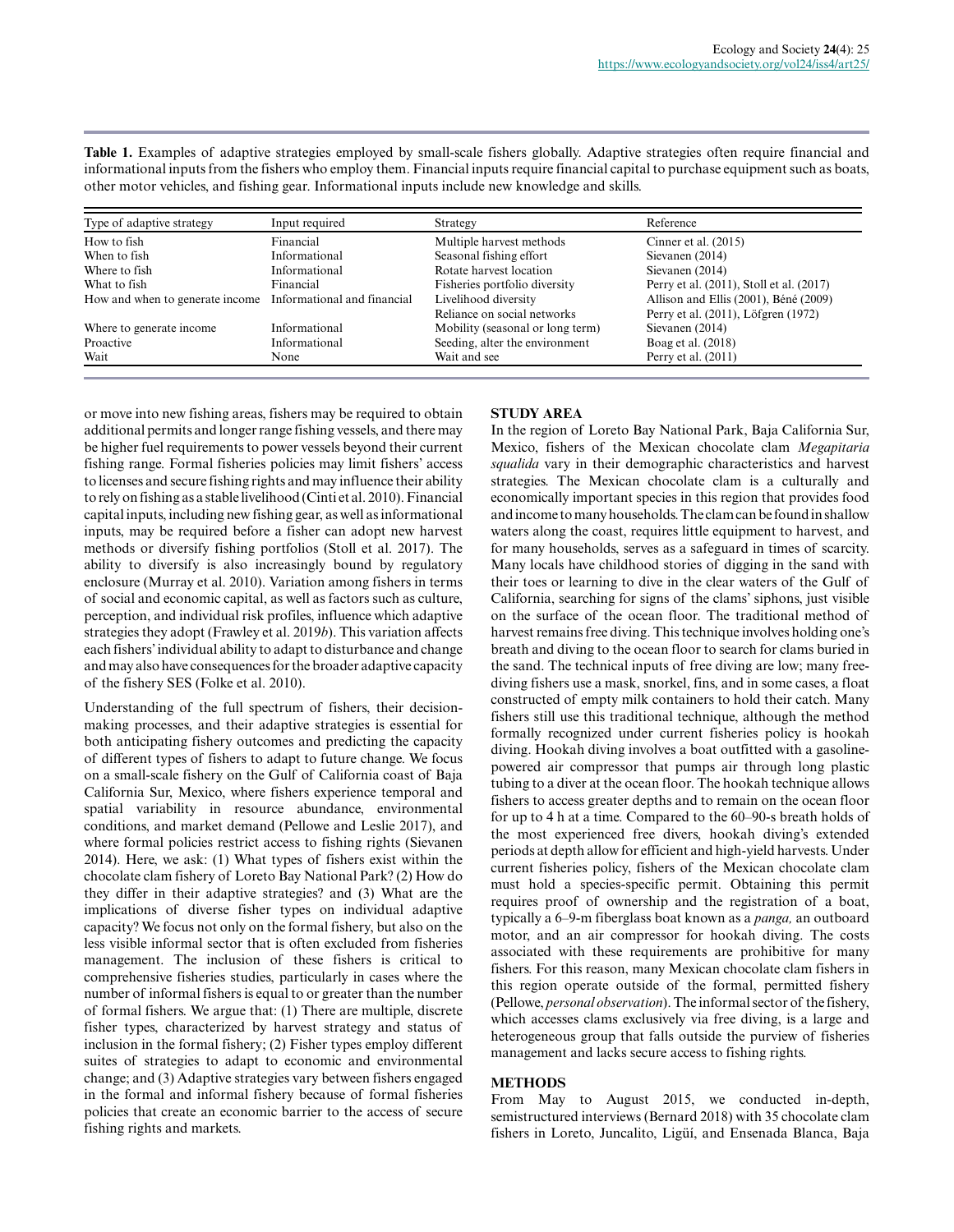| Fisher type           | Permit | Gear type                          | Operational arrangement           |
|-----------------------|--------|------------------------------------|-----------------------------------|
| Libres                | Nο     | Snorkel                            | Independent                       |
| Buzos de compresor    | Yes    | Fiberglass boat, hookah compressor | Independent or cooperative member |
| Permisionarios libres | Yes    | Fiberglass boat, snorkel           | Independent or cooperative member |
| Contratados           | No     | Hookah compressor                  | Contractor                        |

**Table 2.** Types of fishers associated with the Mexican chocolate clam fishery in Loreto Bay National Park, Baja California Sur, Mexico. Typologies are based on permit status, primary gear type, and type of operational arrangement.

California Sur, Mexico. To understand the full spectrum of fishers involved in the fishery, care was taken to recruit and interview both permit-holding and nonpermit-holding individuals. At the time of the interviews, there were approximately 20–25 people harvesting clams under a permit (independent permit holders or cooperative members), and an estimated 50–75 people harvesting clams without a permit in this region. Of the 35 interviews conducted, 22 were audio-recorded, 3 of which were of nonpermit-holding fishers. Most nonpermit-holding fishers declined to be recorded, many citing a fear of being connected to the data shared during the interview and then receiving sanctions related to their extralegal activities. Interview participants were recruited via snowball sampling (Morgan 2008), beginning with contacts established during previous fieldwork in this region, and a list of contact information for chocolate clam permit holders as of May 2015. We identified the remaining interviewees by asking each participant to recommend other clam fishers in the region. Many nonpermit-holding fishers were wary to participate in an interview or to recommend others. This led to a smaller number of interviews with nonpermit holders than with permit holders.

Interviews were conducted in Spanish, the first language of the participants. Interviews occurred in person, lasted between 30 min and 2 h, and took place on the beach or at participant's homes. All interviews were confidential because of the sensitive legal nature of fishing without a permit. Fishermen ranged in age from 28 to 55 and had lived in the Loreto Bay region between 15 and 54 yr. Interviews were guided by a set of open-ended questions and collected data on fishers' socioeconomic characteristics, reliance on clam harvest as a source of income, other sources of income, frequency of clam harvest, and effort. We used descriptive questions (Schatzman and Strauss 1973) to ask fishers about the factors influencing their fishing decisions, including where, when, and how they harvest clams. We also collected information on other species harvested, changes fishers had observed in the clam fishery over time, and whether their harvest practices and target species had changed over time.

Written notes, including quotations of fishers' responses, were recorded by two interviewers during each interview (Schatzman and Strauss 1973). Because many participants declined to have their responses audio-recorded, and recorded interviews were heavily skewed toward permit-holding fishers, we relied on the written responses captured by interviewers for qualitative data analysis. We employed an inductive approach (Strauss 1987) to define fisher types and to code fisher characteristics and adaptive strategies, with themes and categories emerging from analysis of interview notes by the primary researcher who conducted the interviews (KP). Typologies were constructed based on emergent

themes from interview data and included primary harvest method, type of operation, and permit status.

# **RESULTS**

Our observations and interviews with clam fishers indicate that there are two major and two minor fisher types: (1) *libres,* nonpermit-holding, free-diving fishers; (2) *buzos de compresor,* permit-holding, hookah-diving fishers; (3) *permisionarios libres,* permit-holding, free-diving fishers; and (4) *contratados,* nonpermit-holding, hookah-diving fishers who contract their skills to permit holders (Table 2). The first type of fishers, *libres*  $(N = 13)$ , harvest chocolate clams primarily via free-diving with a mask, snorkel, and fins. They operate independently and do not harvest chocolate clams under a permit. The second type of fishers, *buzos de compresor* (*N* = 17), harvest chocolate clams using a 7–9-m fiberglass boat with outboard motor called a *panga,* outfitted with a gasoline-powered compressor for hookah diving. This type of fisher holds a permit for harvesting chocolate clams and operates either independently under his own permit or as a member of a permit-holding fishing cooperative. *Permisionarios libres* ( $N = 2$ ) and *contratados* ( $N = 3$ ) are rare and differ from the first two groups in important ways. Like *buzos de compresor, permisionarios libres* hold permits for chocolate clams, operate either independently or as cooperative members, and harvest clams from a boat, but they do so via free-diving with mask, snorkel, and fins. *Contratados* do not hold their own permits and are not members of cooperatives, but they harvest clams as independent contractors for permit holders or formal cooperatives for a daily rate. They harvest clams from a boat using hookah equipment that is owned by the permit holder or cooperative to whom they contract their skills. Fishers using the free-diving method reported collecting, on average, 422 clams/ harvest-day, whereas compressor divers reported collecting 2740 clams/harvest-day.

Fishers reported that one of the primary benefits of having a permit is being able to harvest and sell higher volumes of catch for better prices (Table 3). Three *buzos de compresor* participants stated that their primary reasons for fishing under a permit are the ability to sell more clams and the ability to obtain better prices for their catch than would be possible without a permit. This difference in catch and price was described qualitatively by participants. The benefits of holding a permit were echoed by *libres,* two of whom said they would prefer to obtain a permit because it would increase the value of their product, and four of whom said that having a permit would reduce the risk of problems with authorities. However, 9 of the 35 participants, including two *buzos de compresor,* stated that the expense and difficulty of obtaining a permit limits some fishers from harvesting clams as part of the formal sector. One participant, a *libre,* stated that he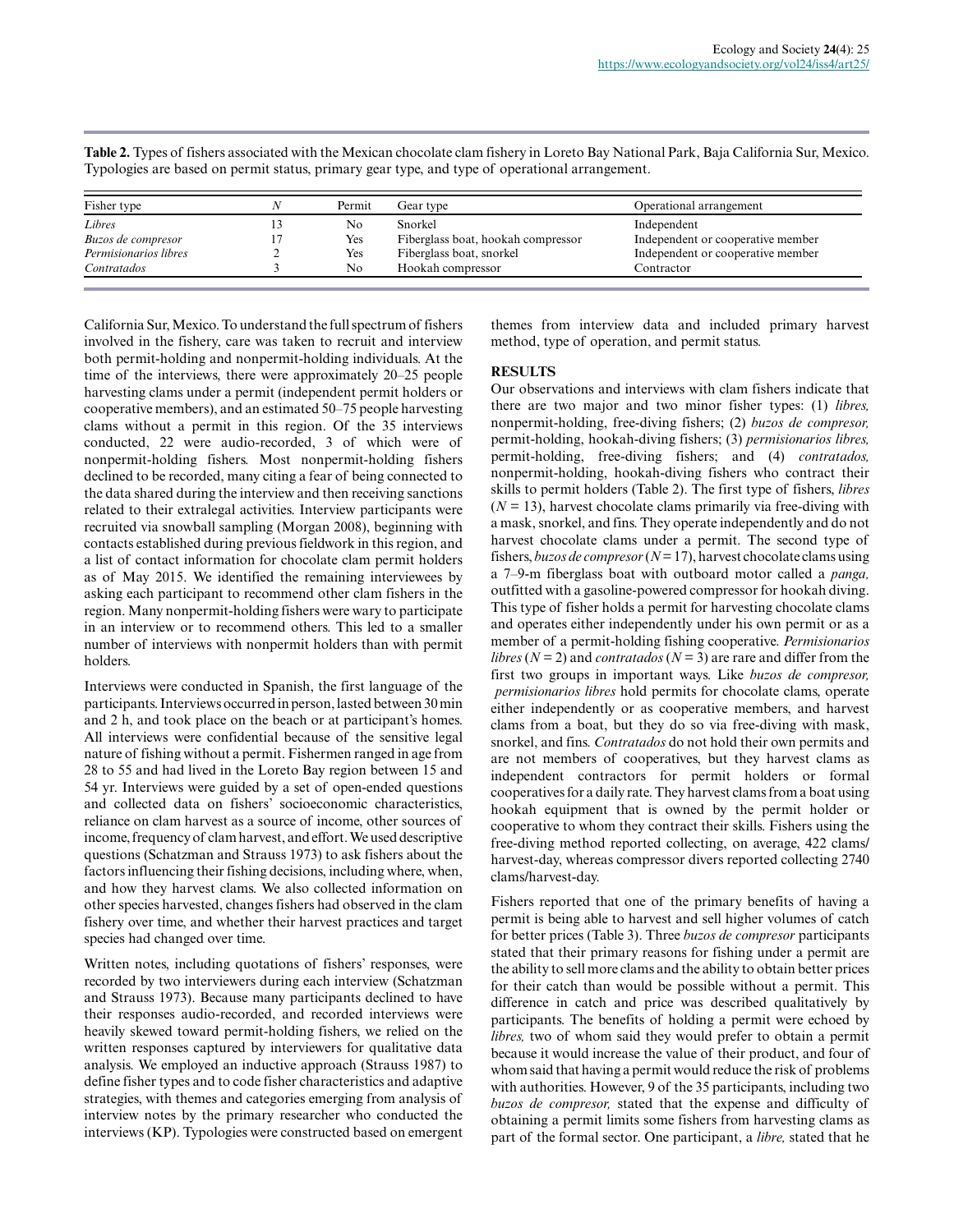**Table 3.** Primary reasons affecting fishers' decisions to obtain or not to obtain a species-specific fishing permit for the Mexican chocolate clam. Reason categories emerged from participants' responses to an interview question about what factors affect their decision to obtain or not to obtain a fishing permit for this species.

| Decision                  | Reason                                                                | Illustrative quote                                                                                                                                          |  |  |  |
|---------------------------|-----------------------------------------------------------------------|-------------------------------------------------------------------------------------------------------------------------------------------------------------|--|--|--|
| Obtain a permit           | Avoid problems with fishery authorities or avoid<br>sanctions         | "With a permit you can harvest the clams you want without<br>consequence." (Participant 24); "I want to avoid problems with                                 |  |  |  |
|                           |                                                                       | authorities and be in accordance with the law." (Participant 19)                                                                                            |  |  |  |
|                           | Easier to sell product                                                | "The price is higher if you have a permit, and it's easier to sell [clams].                                                                                 |  |  |  |
|                           |                                                                       | You can sell them wherever you want." (Participant 14)                                                                                                      |  |  |  |
|                           | Higher price paid for clams harvested under a permit                  | "The price is higher if you have a permit, and it's easier to sell [clams].                                                                                 |  |  |  |
|                           |                                                                       | You can sell them wherever you want." (Participant 14)                                                                                                      |  |  |  |
|                           | Ability to use hookah equipment                                       | "With a permit, you can use equipment." (Participant 1)                                                                                                     |  |  |  |
|                           | Ability to contribute to clam management                              | "If I had a permit, I could help regulate the clams by giving a truthful<br>record of catch. I want to contribute to better management."                    |  |  |  |
|                           |                                                                       | (Participant 30)                                                                                                                                            |  |  |  |
| Do not obtain a<br>permit | Expensive equipment required                                          | "I don't have the money. The equipment is very expensive." (Participant<br>9)                                                                               |  |  |  |
|                           | Extensive documentation needed for permit application;<br>bureaucracy | "The problem is the bureaucracy. There are many roadblocks to getting<br>a permit." (Participant 32); "It is not easy to get a permit." (Participant<br>23) |  |  |  |

remains unpermitted because of the "many roadblocks": "We are illegal [fishers] because we do not have an option," he said. Another participant, a *buzo de compresor,* stated, "Everyone wants to get a permit. Many don't have the equipment required, but they still [harvest clams]." The expense of obtaining the equipment necessary to apply for a chocolate clam permit was a primary reason given by participants for remaining in the informal sector.

Interview participants varied in their reliance on chocolate clam fishing as a source of income. Twenty-one participants  $(60\%)$ reported that 100% of their income comes from fishing, and of these, five participants reported that their sole source of income is chocolate clam fishing. On average, 82% of participants' income comes from some type of fishing activity, and of this, 41% of fishing income comes from chocolate clam fishing. These proportions did not vary considerably among fisher types (Table 4). Sixteen participants (46%) reported having additional, nonfishing sources of income throughout the year. Two participants reported that 100% of their income comes from fishing but that they take additional jobs when needed. Additional sources of income reported included park monitoring, education construction and masonry, transport and sale of potable water, glass manufacturing, tourism, bus or truck driving, agriculture, landscaping, and restaurant work.

Eighty percent of participants indicated that they had observed changes in the ocean over the past 10–20 yr. Sixty percent said that they had observed changes in chocolate clam populations, including declines in the abundance and size of clams. Two participants said that they believed the changes in clams were cyclical, rather than directional (i.e., they expected to see increases as well as decreases over the long term). Participants reported seasonal variability in market demand for chocolate clams, as well as seasonal shifts in environmental conditions in Loreto Bay National Park, including changes in water temperature and wind strength and direction throughout the year. Eight fishers expressed the belief that free diving has a lower impact on clam populations than does hookah diving, and that the expansion of hookah diving is a primary reason for the declines in clam populations they have observed. One participant stated, "If there weren't compressors in Loreto Bay, the clams would never disappear." He believes that compressors and the hookah divers who use them are responsible for the declines in clam populations that he has observed. Another participant echoed this sentiment, "If everyone dove with a compressor like that, the clams would be gone." This individual does not want to use equipment to fish but is trying to obtain a permit to avoid problems with fishery authorities.

All participants reported engaging in at least one adaptation strategy, and the most adaptive strategies reported by an individual fisher, a *buzo de compresor,* was five. The most common strategy reported was rotating harvest sites (Table 5). Ninetyseven percent of participants (34 of 35) reported rotating harvest locations on a daily to monthly basis. Fishers switched among harvest locations when clams became scarce, appeared too small, or when environmental factors, including wind and waves, limited their access to certain sites. Individual fishers reported harvesting from two to nine different clam banks over the course of a typical year, indicating high spatial variability in fishers' harvest activities. Other adaptation strategies commonly reported included maintaining diverse fishing portfolios (63%) and engaging in seasonal fishing effort of chocolate clams (63%). Seasonal fishing effort, i.e., temporal variability in chocolate clam effort throughout a typical year, was reported by all types of fishers except *permisionarios libres.* Recall, however, the small number of *permisionarios libres* in our sample (*N* = 2). Sixty-two percent of *libres,* 77% of *buzos de compresor,* and 33% of *contratados* reported varying their fishing effort seasonally throughout a typical year. Rotating harvest location and engaging in seasonally variable fishing effort are strategies that require informational, but not necessarily financial, inputs.

Participants' adaptation strategies were related to fisher type. Higher percentages of *buzos de compresor* reported using multiple harvest methods (41%) and maintaining diverse fishing portfolios (82%) compared to *libres* (0% and 39%, respectively). Conversely,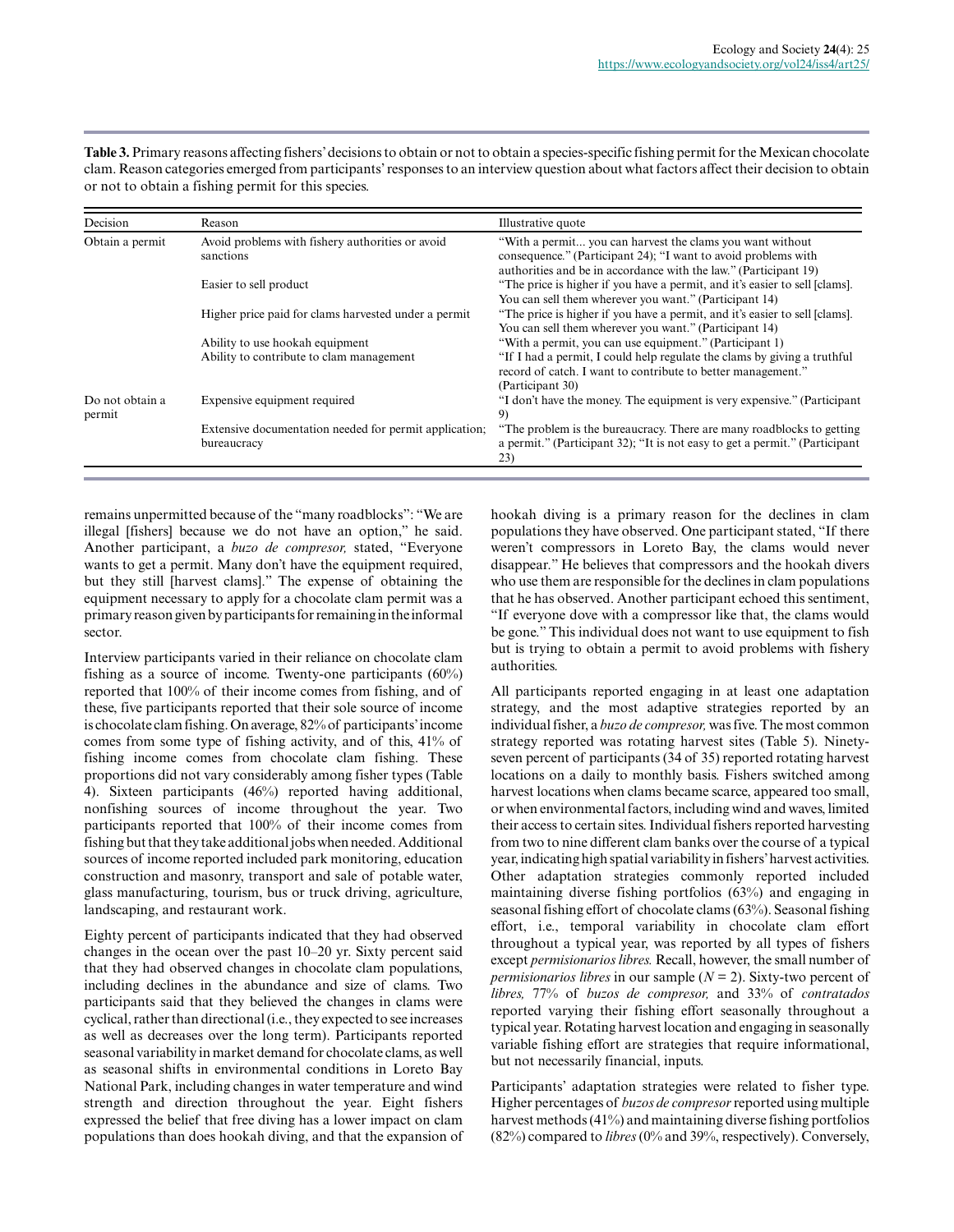|                                                                                             | Fisher type |        |                       |                          |             |  |
|---------------------------------------------------------------------------------------------|-------------|--------|-----------------------|--------------------------|-------------|--|
| Measure                                                                                     | All         | Libres | Buzos de<br>compresor | Permisionarios<br>libres | Contratados |  |
| Proportion of income from chocolate clams $(\%)$                                            | 41          | 45     | 36                    | 40                       | 50          |  |
| Proportion of income from all fishing $(\%)$                                                | 82          |        | 85                    | 65                       | 100         |  |
| Proportion of participants who noticed changes in the<br>ocean in the past 20 years $(\% )$ | 80          |        | 82                    | 50                       | 100         |  |
| Proportion of participants who noticed changes in clam<br>populations $(\%)$                | 60          |        | 41                    | 50                       | 100         |  |
| Average number of adaptive strategies                                                       | 3.0         | 2.6    | 3.5                   | 2.5                      | 2.7         |  |

**Table 4.** Measures related to fishers' proportional economic dependence on chocolate clam fishing and on all fishing, proportion of fishers who have noticed changes in the ocean and in clam populations, and average number of strategies employed by fishers. Each measure is presented for the entire participant pool and for each fisher type. These measures were calculated from the responses of 35 fishers to questions presented during semi-structured interviews.

62% of *libres,* almost double that of *buzos de compresor* (35%), report maintaining diverse livelihoods. Although interview questions were not designed specifically to capture data on mobility, reliance on social networks, proactive approaches, or wait-and-see strategies, it is likely that many participants engage in these approaches in addition to the strategies explicitly reported. In addition, despite interviews not being designed to capture proactive approaches, seeding of small clams was a strategy reported by three participants (9%). No participants explicitly reported wait-and-see approaches; however, one participant, a *buzo de compresor,* reported relying on social networks to cover his basic needs during times of financial hardship.

## **DISCUSSION**

We found that heterogeneity among fishers affects their individual capacities to adapt to changing conditions and disturbances and may affect both economic and ecosystem-related fishery outcomes. Fishers of chocolate clams in Loreto Bay National Park operate within both the formal and informal sectors, have various combinations of methodologies and operations, and fall into four discrete groups. We found differences in the adaptive strategies used by fishers of these different types. Adaptive strategies employed by fishers worldwide include using multiple harvest methods, changing spatial distribution of effort via rotation of harvest sites, maintaining alternate sources of income (both fisheries and livelihood portfolio diversity), and redistributing effort among the fisheries in which they participate (Fuller et al. 2017). Fishers also rely on social networks during times of scarcity (Löfgren 1972), move to other locations to follow sources of income (Sievanen 2014), and engage in proactive approaches to seed or encourage the growth and survival of desirable species (Boag et al. 2018). Understanding how individuals make decisions, and what options they have for responding to changing conditions, is critical for understanding individual resilience (Coulthard and Britton 2015). Limits to individual agency affect not only how fishers interact with their resources and the adaptation strategies they adopt, but also the success of local resource management (Bennett et al. 2018).

All fishers in our study reported at least one adaptive strategy. On average, they maintain three adaptive strategies, suggesting that chocolate clam fishers engage in a suite of behaviors that buffer them against environmental change and dynamic markets. Spatial variability in fishing effort, a strategy requiring informational inputs, was reported by nearly all fishers interviewed. This spatial variability, which took the form of rotating harvest locations, occurred on a daily to monthly basis. Seasonal variation in fishing effort was another common strategy, reported most often by fishers with fishing portfolios composed of multiple, seasonal target species. Fishers in Baja California Sur experience highly seasonal catches, partly due to environmental variability (Pellowe and Leslie 2017). Many of the clam fishers in our study harvest chocolate clams seasonally as a complement to the other fisheries in which they participate.

We found that in some cases, the rate at which participants reported adaptive strategies was related to fisher type. Higher percentages of *buzos de compresor,* permit-holding, hookahdiving fishers, reported using multiple harvest methods and maintaining diverse fishing portfolios compared to *libres,* the nonpermit-holding, free-diving fishers. This finding makes sense, given the financial investments that *buzos de compresor* have made in the fishing sector to obtain the equipment and permits required to harvest Mexican chocolate clams legally. Access to financial capital can enhance fishers' abilities to diversify their livelihoods and adapt to change without putting additional strain on fished resources (Haque et al. 2015). However, almost twice as many *libres* maintain nonfishing sources of income as do *buzos de compresor.* Their diverse livelihoods buffer them against their lack of secure access to fishing rights and their unstable income from Mexican chocolate clam harvests. *Libres* have lower investment in the fishing sector and receive lower daily clam harvests and fishing income compared to fishers who harvest clams via hookah diving. Formal policies prevent fishers without permits from selling their catch to the formal market, including to restaurants, and they thus receive orders for Mexican chocolate clams less reliably. Small-scale fishers worldwide experience poor or variable market access (Haque et al. 2015), and informal fishers may be the most vulnerable to market dynamics. One of the primary benefits of having a permit, according to fishers in our study, is the ability to sell to the formal market, where they can sell high volumes of catch for better prices. By supplementing clam income from other sources, *libres* adapt to the lower harvest rates, less reliable demand, and lower prices they receive as informal fishers. Maintaining options and flexibility is at the core of adaptive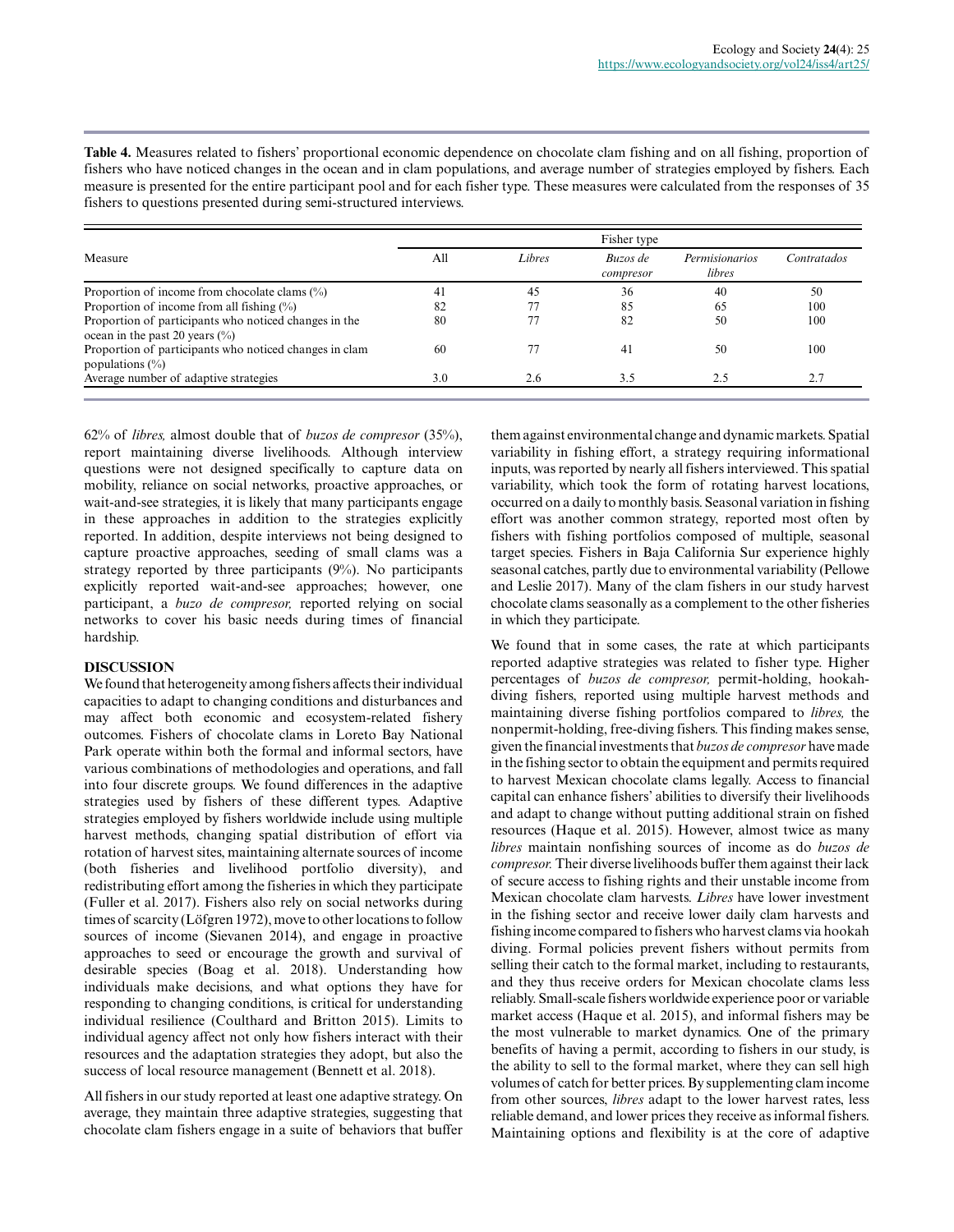| Adaptive strategy reported |                               | Fisher type |        |                       |                                 |             |  |
|----------------------------|-------------------------------|-------------|--------|-----------------------|---------------------------------|-------------|--|
| Type                       | Strategy                      | All         | Libres | Buzos de<br>compresor | <b>Permisionarios</b><br>libres | Contratados |  |
| Change fishing             | Multiple harvest methods      |             |        | 41                    | 50                              | 67          |  |
|                            | Seasonal fishing effort       | 63          | 62     | 76                    |                                 | 33          |  |
|                            | Rotate harvest location       | 97          | 92     | 100                   | 100                             | 100         |  |
|                            | Fisheries portfolio diversity | 63          | 38     | 82                    | 50                              | 67          |  |
| Change income              | Livelihood diversity          | 49          | 62     | 35                    | 50                              | $\theta$    |  |

**Table 5.** Proportions of chocolate clam fishers (%) reporting specific adaptive strategies. These measures were calculated from the responses of 35 fishers to questions presented during semistructured interviews.

capacity (Folke et al. 2010). However, fisheries policy constrains fishers' access to options by limiting secure access to fishing rights to those fishers with high financial capital.

Despite informal fishers' desire to access formal markets and avoid sanctions, they are constrained by fisheries policy and their lack of financial capital, which prevents them from meeting the requirements for a fishing permit. Although many informal fishers would prefer to harvest under a permit, many also stated that they prefer the traditional free-diving method over hookah diving. Fishers whose primary method of harvest is hookah diving collect 6.5 times more clams per harvest-day than do fishers who free dive. This difference in harvest efficiency and effort may have significant ecological consequences for the fishery. Current fisheries policies for the Mexican chocolate clam and other species in the Gulf of California region provide the wrong incentives for sustainable use of marine resources (Cinti et al. 2010). In Loreto, current management of the Mexican chocolate clam encourages the adoption of high-impact fishing methods. Further, the exclusion from the formal fishery of fishers who employ the traditional method of free diving leads to underreporting of catch, which in turn affects the creation of future fisheries management for the species. Fishers we interviewed attribute observed declines in the abundance and size of clam populations to the expansion of hookah diving. This observation is coupled with a common belief among fishers of all types that free diving has a lower impact on clam populations.

Current fisheries policy results in de facto encouragement to adopt higher impact harvest methods, high rates of unreported catch, and thus, inaccurate estimates of total harvest in Loreto Bay's Mexican chocolate clam fishery. Inaccuracies in the data informing management may lead to inappropriate quota limits and declines in clam populations. Many fishers believe that the shift toward hookah diving has resulted in higher overall fishing pressure and reductions in clam populations. This finding is consistent with recent emphasis on the need for conservation policy that is aligned with local ethics, values, and motivations (Lubchenco et al. 2016, Nyborg et al. 2016). Alienation of the informal sector (*libres* and *permisionarios libres*) via a lack of access to secure fishing rights, formal sanctions, and exclusion from decision-making processes has also led to tension between formal and informal groups. Previous work in Baja California Sur has found that the permitting structure limits fishers' ability to migrate seasonally in response to seasonal shifts in target species (Sievanen 2014), and that market accessibility privileges wealthy actors (Frawley et al. 2019*b*). In Loreto, participatory processes

meant to encourage the inclusion of diverse actors in marine resource management have resulted in internal exclusion, whereby the participation of certain actors and groups is limited (Peterson 2011). Appropriate marine management requires deepened participation of diverse actors, including marginalized groups, and shifts in the power balance among actors (Gomes de Araujo et al. 2017), particularly in the Gulf of California region (Cinti et al. 2010). Increased participation of marginalized groups such as informal fishers requires redefining how institutions operationalize participation. Formal mechanisms to increase the participation of marginalized groups are often obstructed by powerful groups that define the meaning of participation (Gomes de Araujo et al. 2017). Effective marine management requires knowledge of the local context, including the decision-making processes of diverse actors and their individual abilities to adapt to change, as well as policies that take into account local ethics, values, and motivations (Bennett et al. 2018).

Observed differences among fishers in individual adaptive capacity can lead to various levels of individual vulnerability to future environmental or socioeconomic change. A comprehensive understanding of this heterogeneity in fishers' adaptive capacity is necessary for management strategies that address the needs of diverse fishers. Heterogeneity among fishers' adaptive capacity has also been found in other systems that are economically dependent on the fisheries sector (Steneck et al. 2011, Stoll et al. 2017). In many of these cases, fisheries portfolio diversification represents a primary adaptive strategy that varies widely among individual fishers (Stoll et al. 2017). Barriers to fisheries portfolio diversification, including the difficulty of obtaining permits, influence fishers' individual adaptive capacities and have consequences at the fishery scale. Reductions in economic diversity limit adaptive capacity and leave both fishers and fisheries vulnerable to future economic and environmental change (Steneck et al. 2011). Mediating such vulnerability requires policies that support social, biological, and economic diversity.

## **CONCLUSION**

Fishers are adept at solving problems and adapting to the inherent variability of the marine environment in which they work (Acheson 1981). The variability that fishers commonly experience is due to changes in environmental and biological processes as well as market dynamics and demand (Adger 2000). The chocolate clam fishers we interviewed actively employ adaptive strategies and make fishing and livelihood decisions in response to changing conditions. Fisher type is, in many cases, related to fishers' access to financial resources coupled with formal fisheries policies, which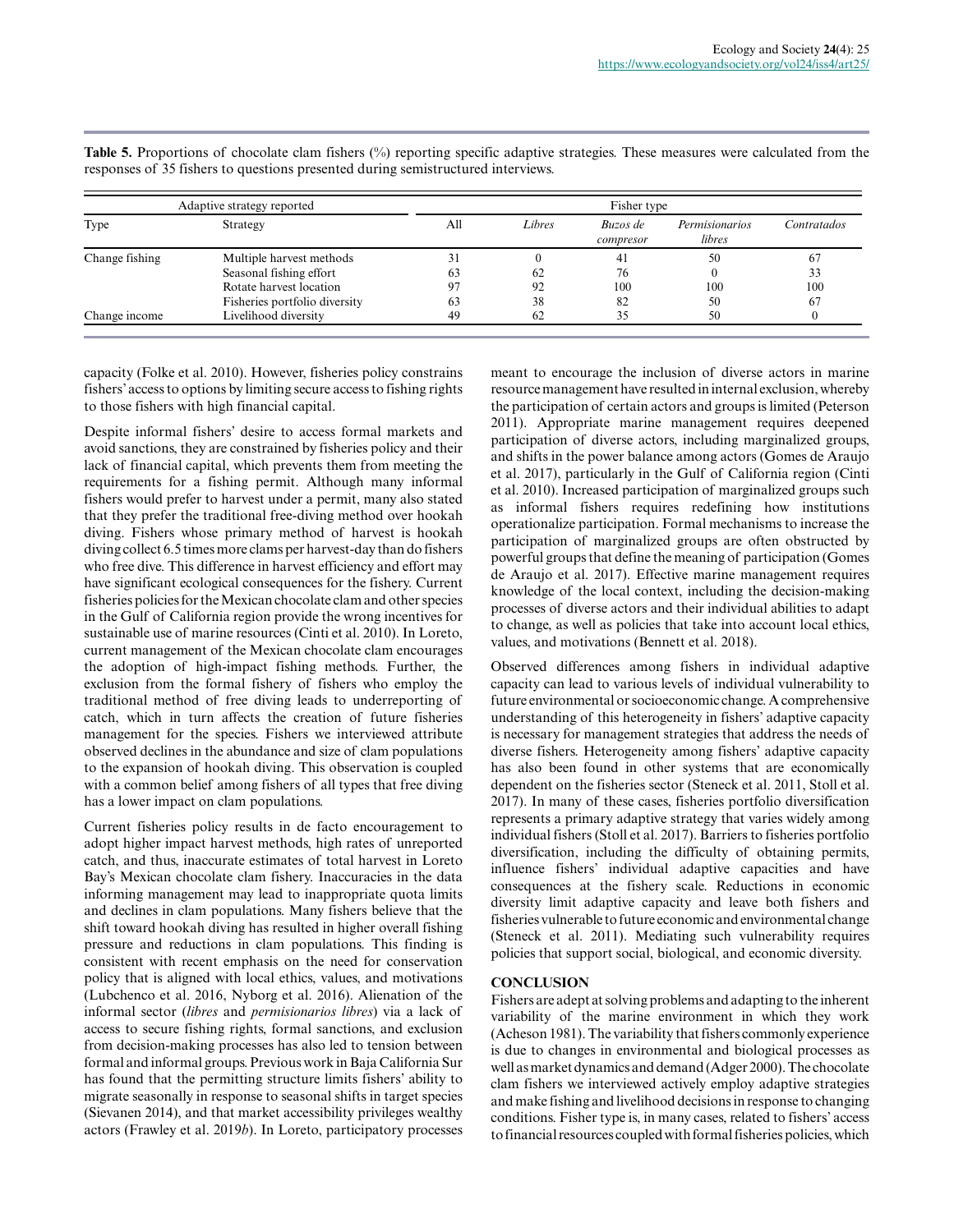limit the access of secure fishing rights and markets in which to sell catch to those fishers with the highest financial capital. These policies, together with socioeconomic variability among individual fishers, influence and limit the adaptive strategies fishers use. Informal fishers engage in almost as many adaptive strategies as formal fishers, and the strategies they employ generally require less input of financial capital. Informal fishers obtain higher proportions of their total income from chocolate clam fishing than do formal fishers, yet they are subject to highly variable demand and lower prices. They are thus particularly vulnerable to the environmental and economic variability inherent in the fishery. Informal fishers often lack the resources to obtain permits, are excluded from fishery decision-making processes, and are subject to costly sanctions for fishing without a permit. Such fishers are keenly aware of changes in chocolate clam populations and worry about how increasing use of hookah diving will affect clams and their own livelihoods. As one *libre* fisher stated, "As the sea is used up, so I will be too." These fishers buffer themselves against vulnerabilities by maintaining diverse livelihood portfolios and engaging in various strategies to adapt to change. Maintaining a diverse suite of adaptive strategies is essential for individuals to cope in the face of future disturbance and change. Likewise, maintaining heterogeneity in the fishery via fisheries policies that ensure multiple fisher types are equipped to adapt to future change will strengthen adaptive capacity at the fishery and community levels.

*Responses to this article can be read online at:* [http://www.ecologyandsociety.org/issues/responses.](http://www.ecologyandsociety.org/issues/responses.php/11297) [php/11297](http://www.ecologyandsociety.org/issues/responses.php/11297)

#### **Acknowledgments:**

*We thank Hector Trinidad, the team of Eco-Alianza Loreto, and Juan Ulibarria for field assistance and identification of potential interview participants. We also thank Sofia Castelló, Kai Kopecky, Santiago Domínguez Sánchez, and Beni Martinez for assistance in the field, and Alfredo Baeza for logistical assistance. We extend our heartfelt thanks to the communities onshore Loreto Bay National Park: Ensenada Blanca, Juncalito, Liguï, Loreto, and Nopoló, and to the fishers who participated in this study. This paper was improved by comments from Joshua Stoll and Timothy Frawley, as well as from two anonymous reviewers. Funding for this study was provided by the U.S. NSF through DEB 1632648 (HL, PI).*

#### **LITERATURE CITED**

Acheson, J. M. 1981. Anthropology of fishing. *Annual Review of Anthropology* 10:275-316. [https://doi.org/10.1146/annurev.](https://doi.org/10.1146/annurev.an.10.100181.001423) [an.10.100181.001423](https://doi.org/10.1146/annurev.an.10.100181.001423) 

Adger, W. N. 2000. Social and ecological resilience: Are they related? *Progress in Human Geography* 24(3):347-364. [https://doi.](https://doi.org/10.1191/030913200701540465) [org/10.1191/030913200701540465](https://doi.org/10.1191/030913200701540465)

Adger, W. N., T. P. Hughes, C. Folke, S. R. Carpenter, and J. Rockström. 2005. Social-ecological resilience to coastal disasters. *Science* 309(5737):1036-1039. <https://doi.org/10.1126/science.1112122>

Allison, E. H., and F. Ellis. 2001. The livelihoods approach and management of small-scale fisheries. *Marine Policy* 25 (5):377-388. [https://doi.org/10.1016/S0308-597X\(01\)00023-9](https://doi.org/10.1016/S0308-597X(01)00023-9) 

Armitage, D., and R. Plummer, editors. 2010. *Adaptive capacity and environmental governance.* Springer, Berlin, Germany. [https://](https://doi.org/10.1007/978-3-642-12194-4) [doi.org/10.1007/978-3-642-12194-4](https://doi.org/10.1007/978-3-642-12194-4)

Béné, C. 2009. Are fishers poor or vulnerable? Assessing economic vulnerability in small-scale fishing communities. *Journal of Development Studies* 45(6):911-933. [https://doi.org/10.1080/002](https://doi.org/10.1080/00220380902807395) [20380902807395](https://doi.org/10.1080/00220380902807395)

Bennett, N. J., T. S. Whitty, E. Finkbeiner, J. Pittman, H. Bassett, S. Gelcich, and E. H. Allison. 2018. Environmental stewardship: a conceptual review and analytical framework. *Environmental Management* 61(4):597-614.<https://doi.org/10.1007/s00267-017-0993-2>

Bernard, H. R. 2018. *Research methods in anthropology: qualitative and quantitative approaches.* Sixth edition. Rowman and Littlefield, Lanham, Maryland, USA.

Biggs, R., F. R. Westley, and S. R. Carpenter. 2010. Navigating the back loop: fostering social innovation and transformation in ecosystem management. *Ecology and Society* 15(2):9. [https://doi.](https://doi.org/10.5751/ES-03411-150209) [org/10.5751/ES-03411-150209](https://doi.org/10.5751/ES-03411-150209) 

Boag, A. E., J. Hartter, L. C. Hamilton, N. D. Christoffersen, F. R. Stevens, M. W. Palace, and M. J. Ducey. 2018. Climate change beliefs and forest management in eastern Oregon: implications for individual adaptive capacity. *Ecology and Society* 23(4):1. <https://doi.org/10.5751/ES-10355-230401>

Cinner, J. E., C. Folke, T. Daw, and C. C. Hicks. 2011. Responding to change: using scenarios to understand how socioeconomic factors may influence amplifying or dampening exploitation feedbacks among Tanzanian fishers. *Global Environmental Change* 21(1):7-12.<https://doi.org/10.1016/j.gloenvcha.2010.09.001>

Cinner, J. E., C. Huchery, C. C. Hicks, T. M. Daw, N. Marshall, A. Wamukota, and E. H. Allison. 2015. Changes in adaptive capacity of Kenyan fishing communities. *Nature Climate Change* 5(9):872-876.<https://doi.org/10.1038/nclimate2690>

Cinti, A., W. Shaw, R. Cudney-Bueno, and M. Rojo. 2010. The unintended consequences of formal fisheries policies: Social disparities and resource overuse in a major fishing community in the Gulf of California, Mexico. *Marine Policy* 34(2):328-339. <https://doi.org/10.1016/j.marpol.2009.08.002>

Coulthard, S., and E. Britton. 2015. Waving or drowning: an exploration of adaptive strategies amongst fishing households and implications for wellbeing outcomes. *Sociologia Ruralis* 55 (3):275-290. <https://doi.org/10.1111/soru.12093>

Finkbeiner, E. M. 2015. The role of diversification in dynamic small-scale fisheries: lessons from Baja California Sur, Mexico. *Global Environmental Change* 32:139-152. [https://doi.org/10.1016/](https://doi.org/10.1016/j.gloenvcha.2015.03.009) [j.gloenvcha.2015.03.009](https://doi.org/10.1016/j.gloenvcha.2015.03.009) 

Folke, C., S. R. Carpenter, B. Walker, M. Scheffer, T. Chapin, and J. Rockström. 2010. Resilience thinking: integrating resilience, adaptability and transformability. *Ecology and Society* 15(4):20. <https://doi.org/10.5751/ES-03610-150420>